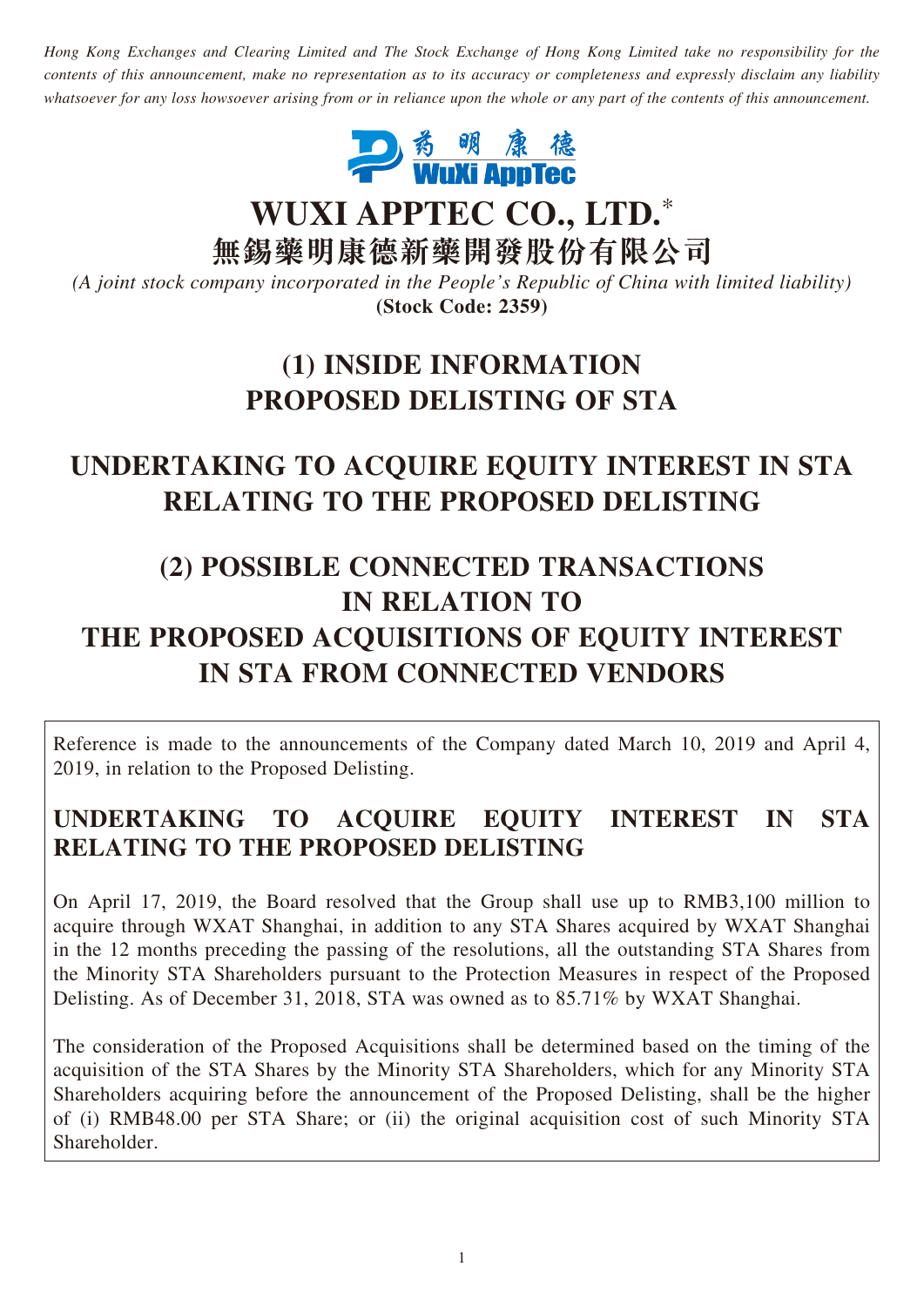#### **POSSIBLE CONNECTED TRANSACTIONS IN RELATION TO THE PROPOSED ACQUISITIONS OF EQUITY INTEREST IN STA FROM CONNECTED VENDORS**

As of the date of this announcement, the Minority STA Shareholders include 7 connected persons of the Company holding an aggregate of 5,722,802 STA Shares, representing approximately 1.29% equity interest of STA. On April 17, 2019, as part of the Proposed Acquisitions, the Board resolved to acquire from the Connected Vendors their STA Shares. As of the date of this announcement, no definitive agreements have been signed with the Connected Vendors.

## **LISTING RULES IMPLICATIONS**

As of the date of this announcement, the Connected Vendors are (i) Dr. Ge Li who is a director and chief executive officer of the Company and a director of STA; (ii) Mr. Edward Hu who is a director and co-chief executive officer of the Company and a director of STA; (iii) Mr. Xiaozhong Liu who is a director of the Company and STA; (iv) Mr. Zhaohui Zhang who is a director of the Company and STA; (v) Mr. Minzhang Chen who is a director and chief executive officer of STA; (vi) Mr. Harry Liang He who is a supervisor of the Company and STA; and (vii) Ms. Xiangli Liu who is a supervisor of STA. Therefore, the Proposed Connected Acquisitions constitute connected transactions of the Company.

Pursuant to Rule 14A.81 of the Listing Rules, the transactions contemplated under the Proposed Connected Acquisitions have been aggregated. Since more than one of the applicable percentage ratios (as defined in the Listing Rules) for the aggregate consideration of the Proposed Connected Acquisitions exceed 0.1% but none of the applicable percentage ratios reaches 5%, the Proposed Connected Acquisitions are exempt from the circular (including independent financial advice) and independent shareholders' approval requirements, but subject to the reporting, announcement and annual review requirements under Chapter 14A of the Listing Rules.

Other than the possible connected transactions above, the Proposed Acquisitions, including any STA Shares acquired by WXAT Shanghai in the 12 months preceding the passing of the resolutions, do not constitute any other notifiable transactions under the Listing Rules.

### **INTRODUCTION**

Reference is made to the announcements of the Company dated March 10, 2019 and April 4, 2019, in relation to the Proposed Delisting.

#### **(1) UNDERTAKING TO ACQUIRE EQUITY INTEREST IN STA RELATING TO THE PROPOSED DELISTING**

Pursuant to the Protection Measures, WXAT Shanghai, as the controlling shareholder of STA, shall undertake to acquire the equity interests held by the Minority STA Shareholders as measures to protect their interests in respect of the Proposed Delisting and offer them with reasonable exit mechanisms from their investments.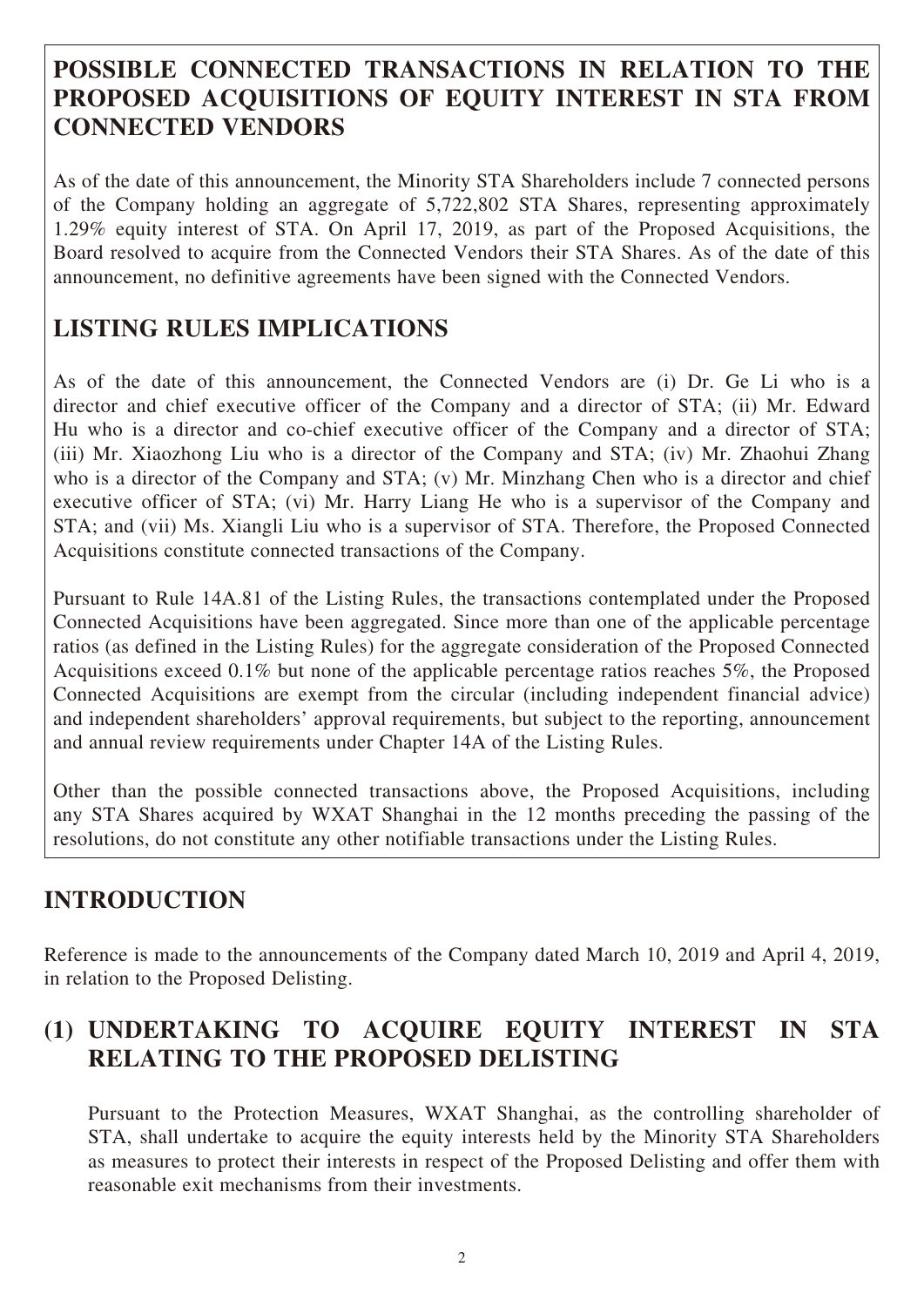On April 17, 2019, the Board resolved that the Group shall use up to RMB3,100 million to acquire through WXAT Shanghai, in addition to any STA Shares acquired by WXAT Shanghai in the 12 months preceding the passing of the resolutions, all the outstanding STA Shares from the Minority STA Shareholders pursuant to the Protection Measures in respect of the Proposed Delisting. As of December 31, 2018, STA was owned as to 85.71% by WXAT Shanghai.

The STA Shares were suspended for trading on NEEQ from March 11, 2019 until they were resumed for trading on April 9, 2019. STA announced on April 4, 2019 that the board of directors of STA had passed resolutions regarding the Proposed Delisting. The consideration of the Proposed Acquisitions shall be determined based on the timing of the acquisition of the STA Shares by the respective Minority STA Shareholders:

- (a) where the Minority STA Shareholders acquired the STA Shares after the announcement of the Proposed Delisting, the consideration shall be determined by average closing prices of STA Shares for the preceding 90 trading days of March 8, 2019 (inclusive), i.e. RMB39.77 per STA Share;
- (b) where the Minority STA Shareholders held the STA Shares before the announcement of the Proposed Delisting, the consideration shall be the higher of (i) RMB48.00 per STA Share; or (ii) the original acquisition cost of such Minority STA Shareholders; and
- (c) for the avoidance of doubt, where the Minority STA Shareholders held the STA Shares before the resumption of trading of STA Shares on April 9, 2019 but deal in the STA Shares after the resumption, he/she shall be entitled to (a) above only but not (b) above with respect to the STA Shares acquired after the resumption.

The determination of the consideration aforementioned has taken into account the following factors: (i) the principles to protect the legal rights and interests of minority interests laid out by the China Securities Regulatory Commission and the NEEQ; (ii) the recent closing prices and historical transactions of STA Shares prior to the announcement of the Proposed Delisting; (iii) the diversity in nature of the STA Shareholders and the capital base as well as liquidity of the STA Shares; and (iv) the market practice on NEEQ with respect to protection measures for dissenting shareholders in delistings.

The Proposed Acquisitions shall involve transactions with a number of counterparties to be completed before or after the Proposed Delisting. The resolutions shall authorize the management of the Company, for the next 12 months from the passing of the resolutions, to negotiate and choose the pertinent venue to complete the Proposed Acquisitions with each of the Minority STA Shareholders in accordance with the applicable laws and regulations, including but not limited to, transfer of STA Shares on NEEQ before the Proposed Delisting or signing of share transfer agreement to complete transaction after the Proposed Delisting.

The Board considers that the Proposed Transactions are fair and reasonable and in the interests of the Company and its Shareholders as a whole.

Other than the possible connected transactions below, the Proposed Acquisitions, including any STA Shares acquired by WXAT Shanghai in the 12 months preceding the passing of the resolutions, do not constitute any other notifiable transactions under the Listing Rules.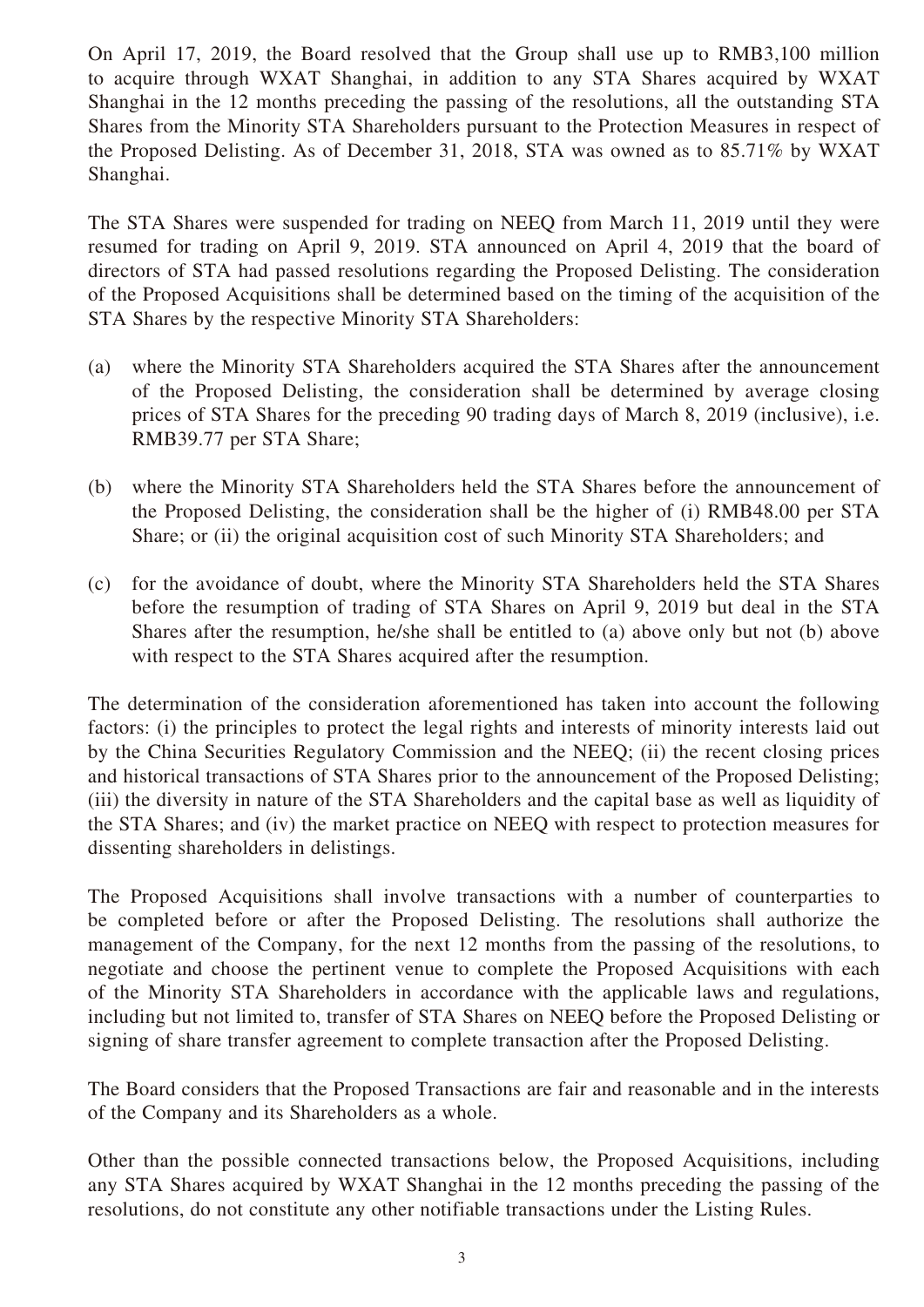**The Proposed Delisting remains subject to the approval of the General Meeting of STA and NEEQ. It is not guaranteed whether the Proposed Delisting will proceed or when it will proceed. Shareholders and potential investors are advised to exercise caution when dealing in the shares of the Company.**

#### **(2) POSSIBLE CONNECTED TRANSACTIONS IN RELATION TO THE PROPOSED ACQUISITIONS OF EQUITY INTEREST IN STA FROM CONNECTED VENDORS**

As of the date of this announcement, the Minority STA Shareholders include 7 connected persons of the Company holding an aggregate of 5,722,802 STA Shares, representing approximately 1.29% equity interest of STA. On April 17, 2019, as part of the Proposed Acquisitions, the Board resolved to acquire from the Connected Vendors their STA Shares, the details of which are as follows:

| <b>Name of the Connected Vendor</b> | <b>STA Shares</b> | <b>Number of Percentage of equity</b><br>interest in STA |
|-------------------------------------|-------------------|----------------------------------------------------------|
| Dr. Ge Li                           | 2,967,000         | $0.6712\%$                                               |
| Mr. Edward Hu                       | 114,453           | $0.0259\%$                                               |
| Mr. Xiaozhong Liu                   | 1,256,028         | $0.2841\%$                                               |
| Mr. Zhaohui Zhang                   | 912,561           | $0.2064\%$                                               |
| Mr. Minzhang Chen                   | 126,149           | $0.0285\%$                                               |
| Mr. Harry Liang He                  | 103,206           | $0.0233\%$                                               |
| Ms. Xiangli Liu                     | 243,405           | $0.0551\%$                                               |
| <b>Total</b>                        | 5,722,802         | $1.2945\%$                                               |

It is expected that the total consideration in respect of the Proposed Connected Acquisitions shall not exceed RMB275 million. The basis of the consideration of the Proposed Connected Acquisitions shall be in line with the offers extended to all other Minority STA Shareholders under the Proposed Acquisitions. The Company will fund the Proposed Connected Acquisitions by internal resources of the Group.

As of the date of this announcement, no definitive agreements have been signed with the Connected Vendors in this regard. The Company will make further announcement(s) on the Proposed Connected Acquisitions as required under the Listing Rules.

#### **REASONS FOR AND BENEFITS OF THE PROPOSED CONNECTED ACQUISITIONS**

The Proposed Connected Acquisitions, as part of the Proposed Acquisitions, are made to cater to the interests of the Minority STA Shareholders in light of the Proposed Delisting and offer them an opportunity to exit at a fair and reasonable price which is no less than their historical acquisition costs. The Directors believe that the Proposed Delisting would allow STA to focus on long-term development strategy and enhance operational efficiency, and save unnecessary administrative and other listing-related costs and expenses. The Company will continue to promote the capacity and scale of the "integrated, end-to-end" open research and development platform covering the industry chain of discovery, development and production of small molecule drugs.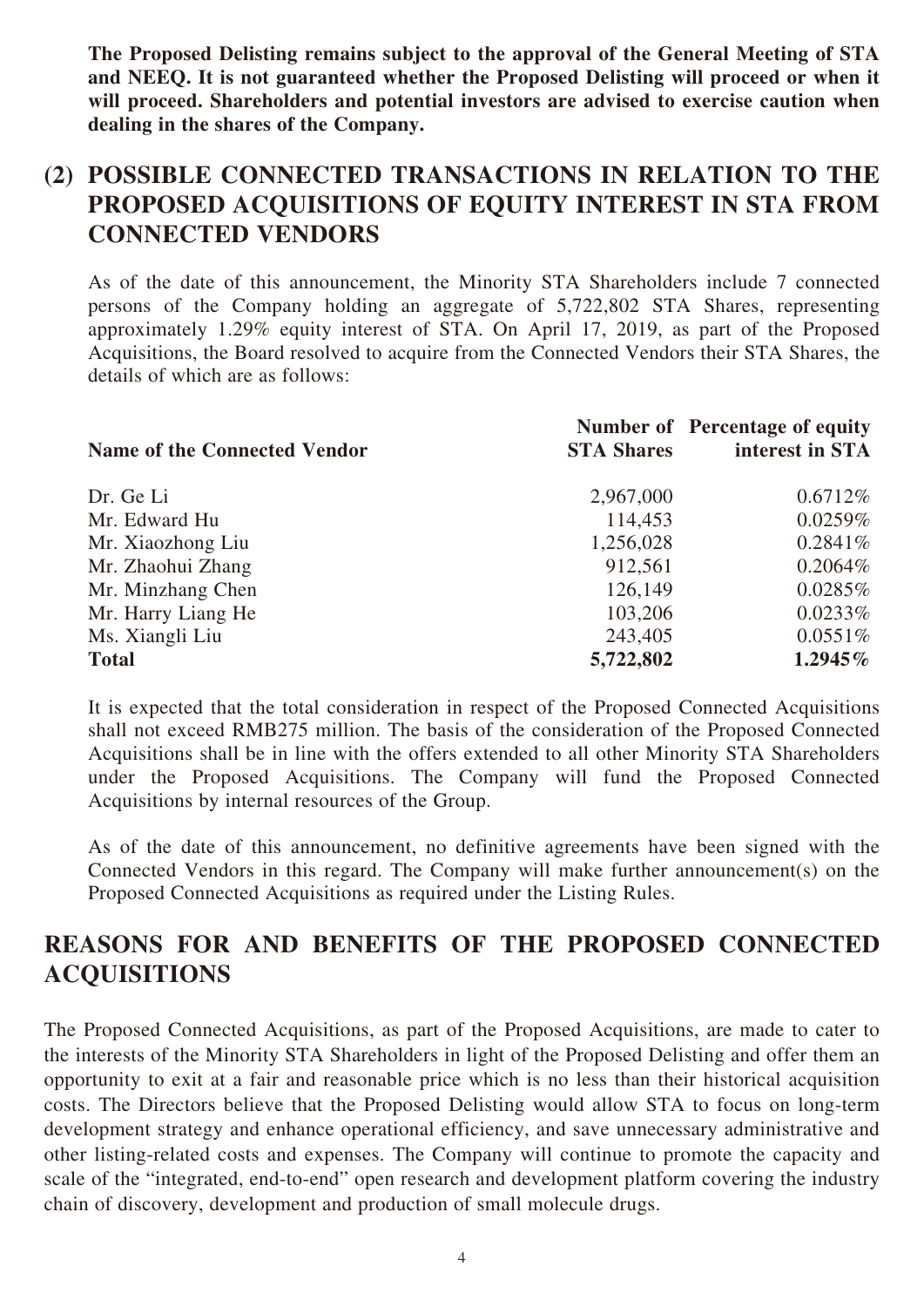The Directors (including the independent non-executive Directors) consider that the terms of the Proposed Connected Acquisitions are on normal commercial terms and in the ordinary and usual course of business of the Group, and are fair and reasonable and in the interests of the Company and its Shareholders as a whole.

Dr. Ge Li, Mr. Edward Hu, Mr. Xiaozhong Liu and Mr. Zhaohui Zhang, being the Connected Vendors, together with Dr. Ning Zhao, the spouse of Dr. Ge Li, were considered as having material interest in the Proposed Connected Acquisitions and had abstained from voting on the board resolutions of the Company approving the Proposed Connected Acquisitions.

#### **INFORMATION ON THE GROUP AND STA**

The Group provides comprehensive and integrated research and manufacturing services throughout the discovery, development and manufacturing spectrum for small molecule drugs. It also provides development and manufacturing services for cell therapies and gene therapies as well as providing testing services for medical devices.

STA is a majority owned subsidiary of the Company whose shares are quoted on the NEEQ (stock code: 832159). STA is a company incorporated in the PRC principally engaged in contract development and manufacturing services in relation to small molecular drugs.

#### **FINANCIAL INFORMATION OF STA**

The consolidated financial information of STA prepared based on the Auditing Standards for Certificated Public Accountants of China ( 中國註冊會計師審計準則 ) for the two financial years ended December 31, 2017 and December 31, 2018 is set out below:

|                                               | For                           | For<br>the year ended the year ended              |
|-----------------------------------------------|-------------------------------|---------------------------------------------------|
|                                               | 2017<br>(RMB)                 | December 31, <b>December 31,</b><br>2018<br>(RMB) |
| Net profit before tax and extraordinary items |                               | 572,718,295.63 712,786,891.40                     |
| Net profit after tax and extraordinary items  | 456,251,863.94 608,425,858.78 |                                                   |

As at December 31, 2018, the net asset value of STA is RMB3,552,376,373.29.

The 5,722,802 STA Shares held by the Connected Vendors were originally acquired at an aggregate cost of approximately RMB49.67 million.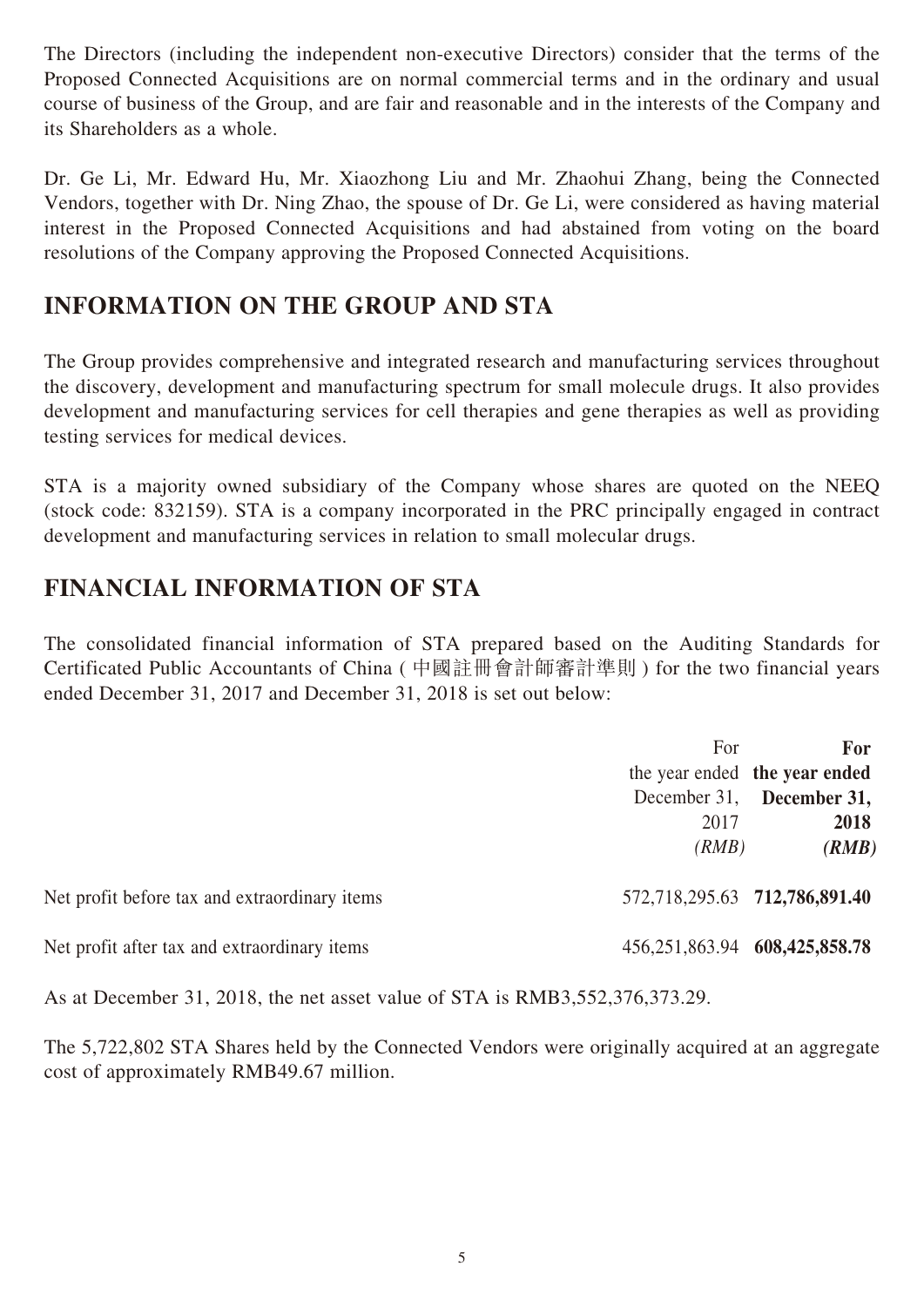#### **LISTING RULES IMPLICATIONS**

As of the date of this announcement, the Connected Vendors are (i) Dr. Ge Li who is a director and chief executive officer of the Company and a director of STA; (ii) Mr. Edward Hu who is a director and co-chief executive officer of the Company and a director of STA; (iii) Mr. Xiaozhong Liu who is a director of the Company and STA; (iv) Mr. Zhaohui Zhang who is a director of the Company and STA; (v) Mr. Minzhang Chen who is a director and chief executive officer of STA; (vi) Mr. Harry Liang He who is a supervisor of the Company and STA; and (vii) Ms. Xiangli Liu who is a supervisor of STA. Therefore, the Proposed Connected Acquisitions constitute connected transactions of the Company.

Pursuant to Rule 14A.81 of the Listing Rules, the transactions contemplated under the Proposed Connected Acquisitions have been aggregated. Since more than one of the applicable percentage ratios (as defined in the Listing Rules) for the aggregate consideration of the Proposed Connected Acquisitions exceed 0.1% but none of the applicable percentage ratios reaches  $5\%$ , the Proposed Connected Acquisitions are exempt from the circular (including independent financial advice) and independent shareholders' approval requirements, but subject to the reporting, announcement and annual review requirements under Chapter 14A of the Listing Rules.

#### **DEFINITIONS**

| "A Share(s)"                     | domestic shares of our Company, with a nominal value of<br>RMB1.00 each, which are listed for trading on the Shanghai Stock<br>Exchange and traded in Renminbi                                                                                                                                                                                                                                                                                                        |
|----------------------------------|-----------------------------------------------------------------------------------------------------------------------------------------------------------------------------------------------------------------------------------------------------------------------------------------------------------------------------------------------------------------------------------------------------------------------------------------------------------------------|
| "Board"                          | the board of Directors of the Company                                                                                                                                                                                                                                                                                                                                                                                                                                 |
| "Company"                        | WuXi AppTec Co., Ltd.* (無錫藥明康德新藥開發股份有限公<br>$\vec{\mathbb{E}}$ ), a joint stock limited company incorporated under the laws of<br>the PRC, the predecessor of which, WuXi AppTec Ltd. (無錫藥明)<br>康德新藥開發有限公司) (formerly known as WuXi PharmaTech<br>Co., Ltd. (無錫藥明康德組合化學有限公司)), was established<br>under the laws of the PRC as an enterprise legal person in<br>December 2000, the A Shares of which are listed on the Shanghai<br>Stock Exchange (stock code: 603259) |
| "connected person(s)"            | has the meaning given to it under the Listing Rules                                                                                                                                                                                                                                                                                                                                                                                                                   |
| "Connected Vendor(s)"            | Dr. Ge Li, Mr. Edward Hu, Mr. Xiaozhong Liu, Mr. Zhaohui<br>Zhang, Mr. Minzhang Chen, Mr. Harry Liang He and Ms. Xiangli<br>Liu                                                                                                                                                                                                                                                                                                                                       |
| " $Directory$ "                  | the director(s) of the Company                                                                                                                                                                                                                                                                                                                                                                                                                                        |
| "Dissenting STA<br>Shareholders" | minority STA Shareholders who will not attend the General<br>Meeting of STA or will not vote in favor of the Proposed Delisting<br>at the General Meeting of STA                                                                                                                                                                                                                                                                                                      |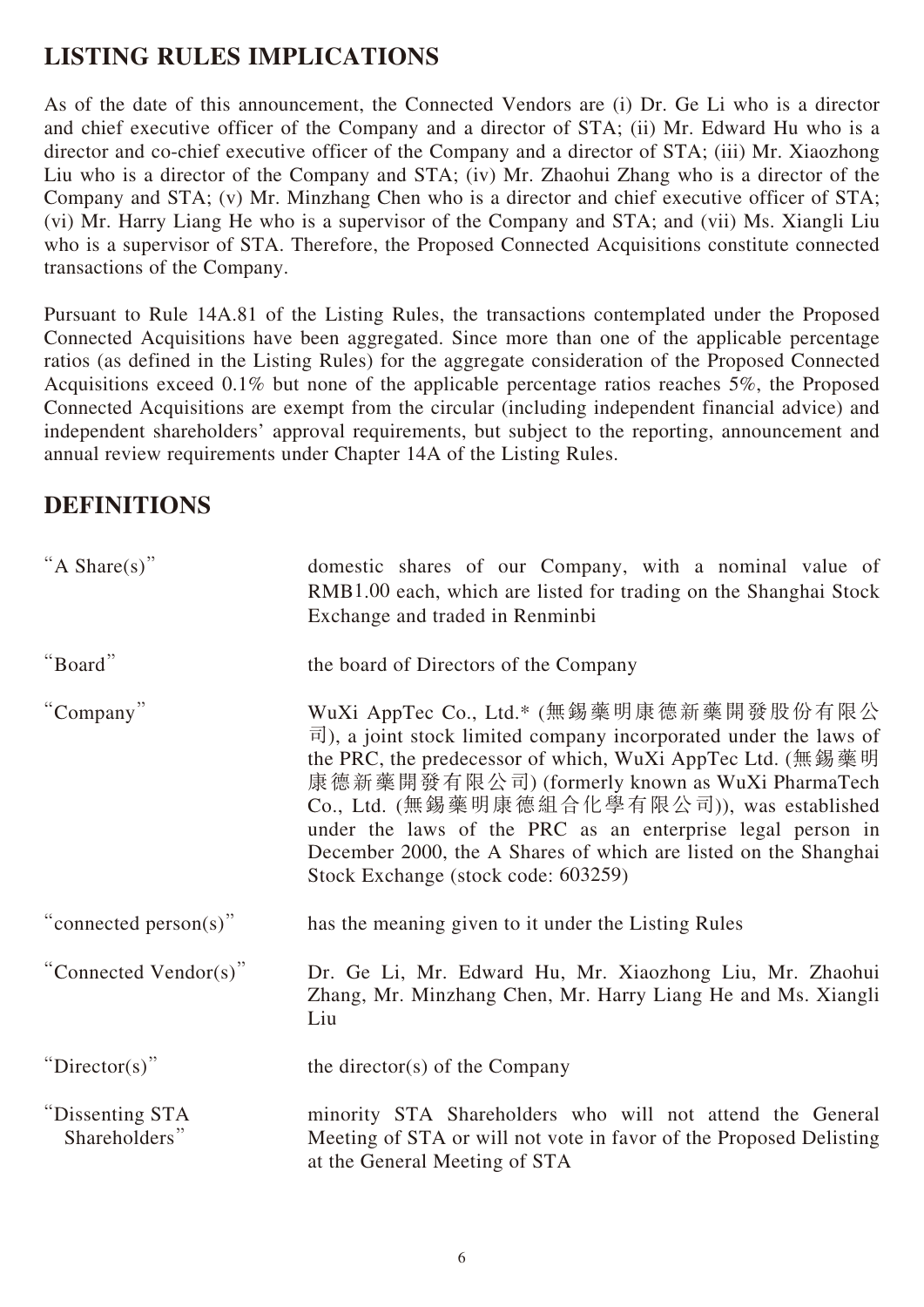| "General Meeting of STA"             | the general meeting of STA proposed to be held on April 24, 2019<br>to consider, among others, the Proposed Delisting                                                                                                                                                                                                                                  |
|--------------------------------------|--------------------------------------------------------------------------------------------------------------------------------------------------------------------------------------------------------------------------------------------------------------------------------------------------------------------------------------------------------|
| "Group"                              | the Company and its subsidiaries                                                                                                                                                                                                                                                                                                                       |
| "H Share(s)"                         | overseas-listed foreign shares in the share capital of our Company<br>with nominal value of RMB1.00 each, which are listed on the Stock<br>Exchange                                                                                                                                                                                                    |
| "Hong Kong"                          | the Hong Kong Special Administrative Region of the PRC                                                                                                                                                                                                                                                                                                 |
| "Listing Rules"                      | the Rules Governing the Listing of Securities on The Stock<br>Exchange of Hong Kong Limited                                                                                                                                                                                                                                                            |
|                                      | "Minority STA Shareholders" Dissenting STA Shareholders and other minority STA Shareholders                                                                                                                                                                                                                                                            |
| "NEEQ"                               | National Equities Exchange and Quotations (全國中小企業股份<br>轉讓系統)                                                                                                                                                                                                                                                                                           |
| "PRC"                                | the People's Republic of China (for the purpose of this<br>announcement, excluding Hong Kong, the Macau<br>Special<br>Administrative Region of the PRC and Taiwan)                                                                                                                                                                                     |
| "Proposed Acquisitions"              | the proposed acquisitions by the Group from the Minority STA<br>Shareholders                                                                                                                                                                                                                                                                           |
| "Proposed Connected<br>Acquisitions" | the proposed acquisitions by the Group from the Connected<br>Vendors as part of the Proposed Acquisitions                                                                                                                                                                                                                                              |
| "Proposed Delisting"                 | the proposed delisting of STA from NEEQ                                                                                                                                                                                                                                                                                                                |
| "Protection Measures"                | the Proposal on the Protection Measures Regarding the Interests of<br>Dissenting Shareholders (《異議股東保護方案》), the proposal<br>passed by the board of directors of STA on April 4, 2019, to<br>protect the interests of Dissenting STA Shareholders in respect of<br>the Proposed Delisting                                                               |
| " $RMB$ "                            | Renminbi, the lawful currency of the PRC                                                                                                                                                                                                                                                                                                               |
| "Shareholder(s)"                     | $holder(s)$ of $Share(s)$                                                                                                                                                                                                                                                                                                                              |
| "Share(s)"                           | A Share(s) and H Share(s)                                                                                                                                                                                                                                                                                                                              |
| "STA"                                | Shanghai SynTheAll Pharmaceutical Co., Ltd.* (上海合全藥業<br>股份有限公司) (formerly known as Shanghai Hequan Precise<br>Chemical Engineering Co., Ltd.* (上海合全精細化工有限公司),<br>a company incorporated in the PRC on January 23, 2003 and the<br>shares of which are quoted on the NEEQ (stock code: 832159), an<br>indirect majority owned subsidiary of the Company |